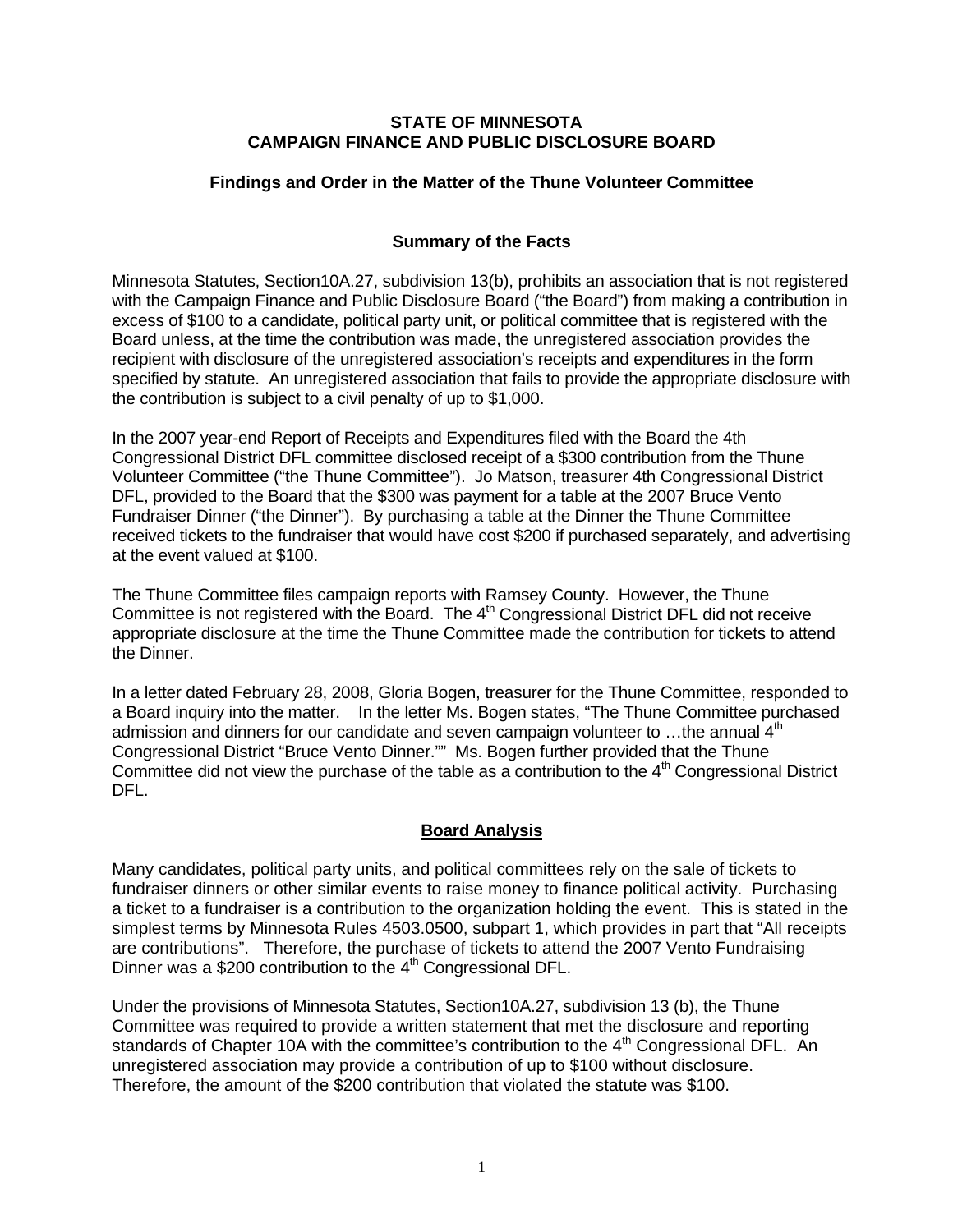The \$100 paid by the Thune Committee for advertisement space and promotional acknowledgement at the Dinner is considered a general expenditure and not a contribution to the 4<sup>th</sup> Congressional District DFL.

A statute that considers a political committee that files disclosure reports with Ramsey County to be an "unregistered association" may seem arbitrary. However, the registration and reporting requirements for candidates in Ramsey County are significantly different than the provisions of Chapter 10A that the Board administers. In fact, the registration and reporting requirements for City of St. Paul candidates are not the same as candidates for Ramsey County offices. Without statutory authority, the Board must treat the political committees of candidates for local government as unregistered associations even when the committee files campaign reports with a county or municipality.

This matter was considered by the Board in executive session at its meeting on May 16, 2008. The Board's decision was based upon correspondence from Ms. Bogen, Ms. Matson, and Board records.

#### **Based on the above Summary of the Facts and the Relevant Statute, the Board makes the following:**

# **Findings Concerning Probable Cause**

- 1. There is probable cause to believe that the Thune Volunteer Committee, an association that is not registered with the Board, violated Minnesota Statutes, section 10A.27, subdivision 13, when it made a contribution in excess of \$100 to the 4th Congressional District DFL without providing the required disclosure.
- 2. There is no probable cause to believe that this violation was intentional or done with the intent to circumvent the requirements of Minnesota Statutes, Chapter 10A.

# **Based on the above Findings, the Board issues the following:**

#### **Order**

- 1. The Board imposes a civil penalty of \$100, one times the amount by which the contribution exceeded \$100, on the Thune Volunteer Committee for making a contribution in excess of \$100 to political party unit without the disclosure required by Minnesota Statues, section 10A.27, subdivision 13.
- 2. The Thune Volunteer Committee is directed to forward to the Board payment of the civil penalty, by check or money order payable to the State of Minnesota, within 30 days of receipt of this order.
- 3. If the Thune Volunteer Committee does not comply with the provisions of this order, the Board's Executive Director may request that the Attorney General bring an action for the remedies available under Minnesota Statute, section10A.34.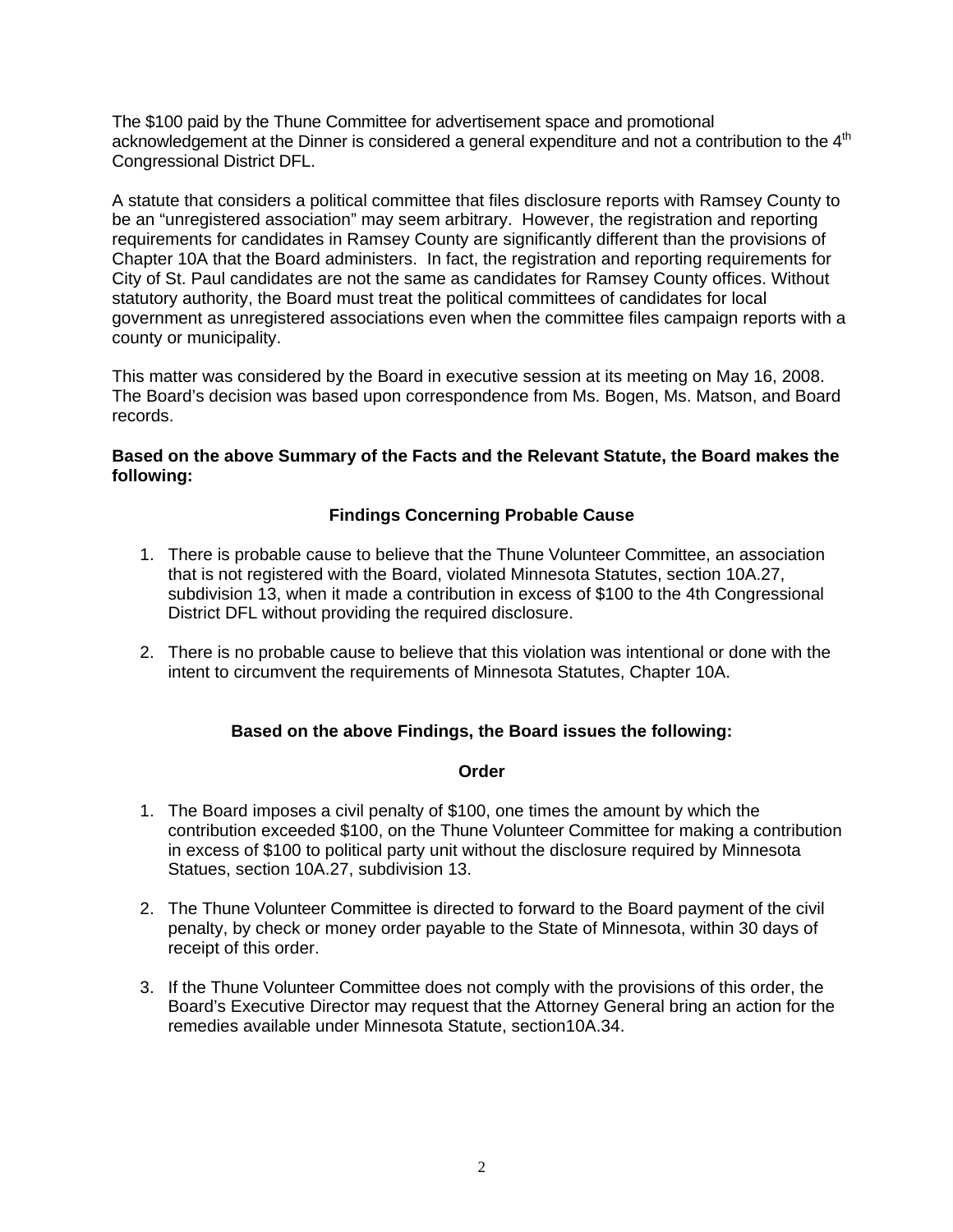4. The Board investigation of this matter is hereby made a part of the public records of the Board pursuant to Minnesota Statutes, section 10A.02, subdivision 11, and upon payment by the civil penalty imposed herein, this matter is concluded.

Wel

Dated: May 16, 2008

Sven A. Wehrwein, Chair Campaign Finance and Public Disclosure Board